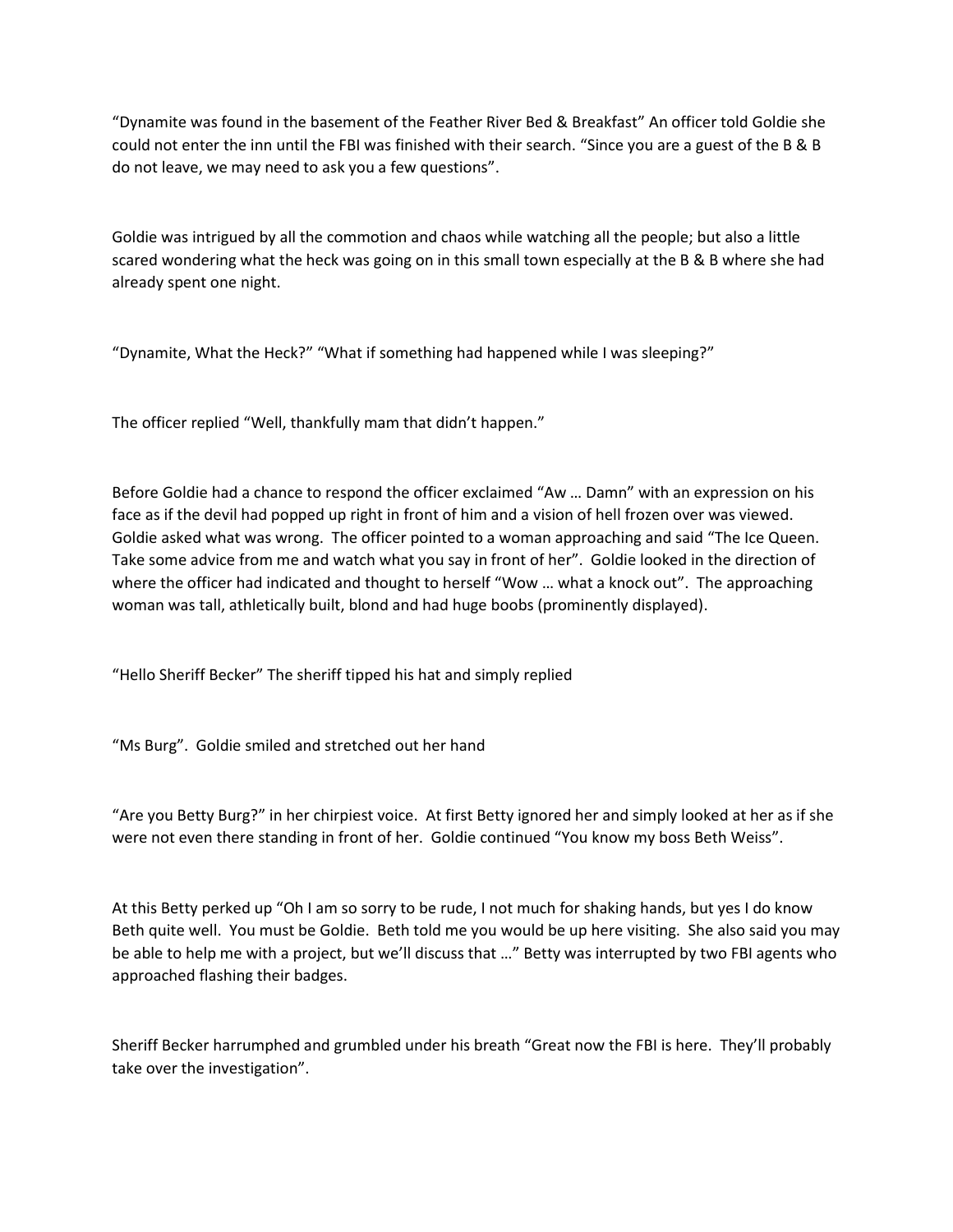"I'm agent Franklin and this is agent Lewis. Who's in charge here?"

Sheriff Becker replied a little aggressively "I am, I'm Sheriff Becker and this is my investigation".

Agent Franklin replied "Okay, okay no reason to get your panties all bunched up. We'll work with you unless you work against us. Got it?"

Sheriff Becker replied "Sure".

Agent Franklin asked Sheriff Becker to give him a tour of the property and explain what had been done so far.

As the Sheriff and Agents were walking away Betty whispered to Goldie "Wow ... now that's my kind of man" referring to Agent Franklin. Franklin was indeed a hotty at 6'5" a classic A frame with broad shoulders and a tiny butt attached to long muscular legs. Seriously, you could see the muscles through the well-fitted pants he was wearing. More than one set of eyes watched him as he walked by especially in comparison to the diminutive agent Lewis walking next to him. Agent Lewis's body type was very similar to Goldie's and from the back actually looked like Goldie except, of course, agent Lewis was in a professional suit and Goldie was wearing her usual sleeveless sun dress.

Goldie replied to Betty "Yes and you two would make a cute power couple."

Betty's right eyebrow lifted as she said "Oh I'm not looking to become a couple with someone. I like my life the way it is. However, I sure would like to take him for a ride. If you know what I hinting at?"

"Yes I do" Goldie responded with a conspiratorial grin. "Now back to what you were suggesting before tall, dark and studly walked up. I'm not available to help this week. I am here to enjoy myself; not to do any work."

Betty's attitude instantly changed and she sneered at Goldie saying "Beth said you will help and I'm sure you know how Beth will respond if you don't".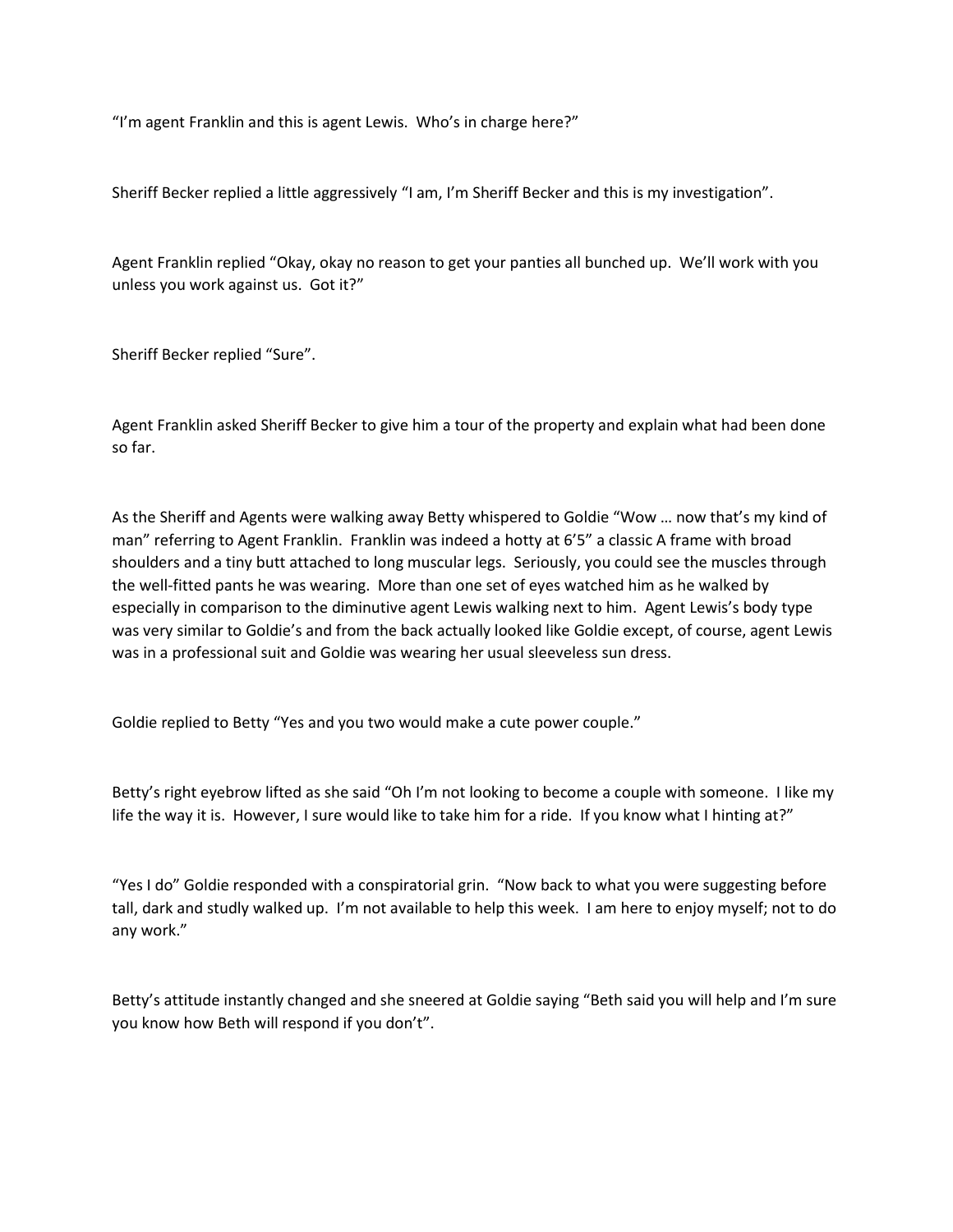Goldie said "I know how Beth can be but I don't care. I've just about had it with Beth anyways. I'm tired of her foul mouth and the way she always tries to bully me."

Beth, Goldie's boss, was a bully and every other word was the F\*\*\* word. Goldie hates foul language and will only use it when something tragically bad happens; like if another driver cuts her off or when she fights with her wayward daughter, Khloe Bongratz. Khloe is one of most infuriating selfish people she has ever known. Goldie tried to raise her right and give her a stable home even though Khloe's dad had been killed when she was only seven years old. Goldie tried to keep her from getting involved with the wrong sort of people and to stay away from drugs. But a parent cannot control every moment of their child's life especially after said child moves out when she turns 18 and has a mind of her own. Even though Khloe makes some horrible choices and hardly spends time with her mom; Goldie loves her regardless and always keeps a candle burning in her heart for her one and only child. Goldie just hopes that someday, when Khloe grows up and becomes more mature than their relationship will be better.

"Beth and I had a fight just the other day about her foul mouth and I told her I was quitting unless she started acting more professional".

Betty got in Goldie's face and screamed "Who are you to tell your employer to clean up her mouth? She's the boss and you're the peon. You should be grateful she gave you this job and you should be saying 'Yes Mam' to her every need. F\*\*\* you and your righteousness. Huh, I would love to punch you right now. I can't stand people like you". Beth's voice was rising as she worked herself up. She also caught the attention of agent Franklin. Bill Franklin approached

"What's going on here?"

Betty toned it down and said sweetly "Oh nothing, just a little misunderstanding. Right Goldie?"

"No it wasn't a misunderstanding. You're a bitch. Agent Franklin don't fall in with Betty's fake sweet nature. Don't fall for her at all. She is obviously nothing but trouble". With that Goldie walked away but ran smack dab into Aziz.

Aziz also saw the confrontation and instinctively headed for Goldie thinking to himself that in all the time he had kept an eye on her he had never seen her get angry. She was terrifying and sensuous in her anger. This was a new side to Goldie and it excited him. "Wait, what is wrong with me. I can't let myself get attracted to her of all people. This is Dhillon's woman. Well, not really Dhillon's anymore but all the same he would kill me if I started a relationship with her".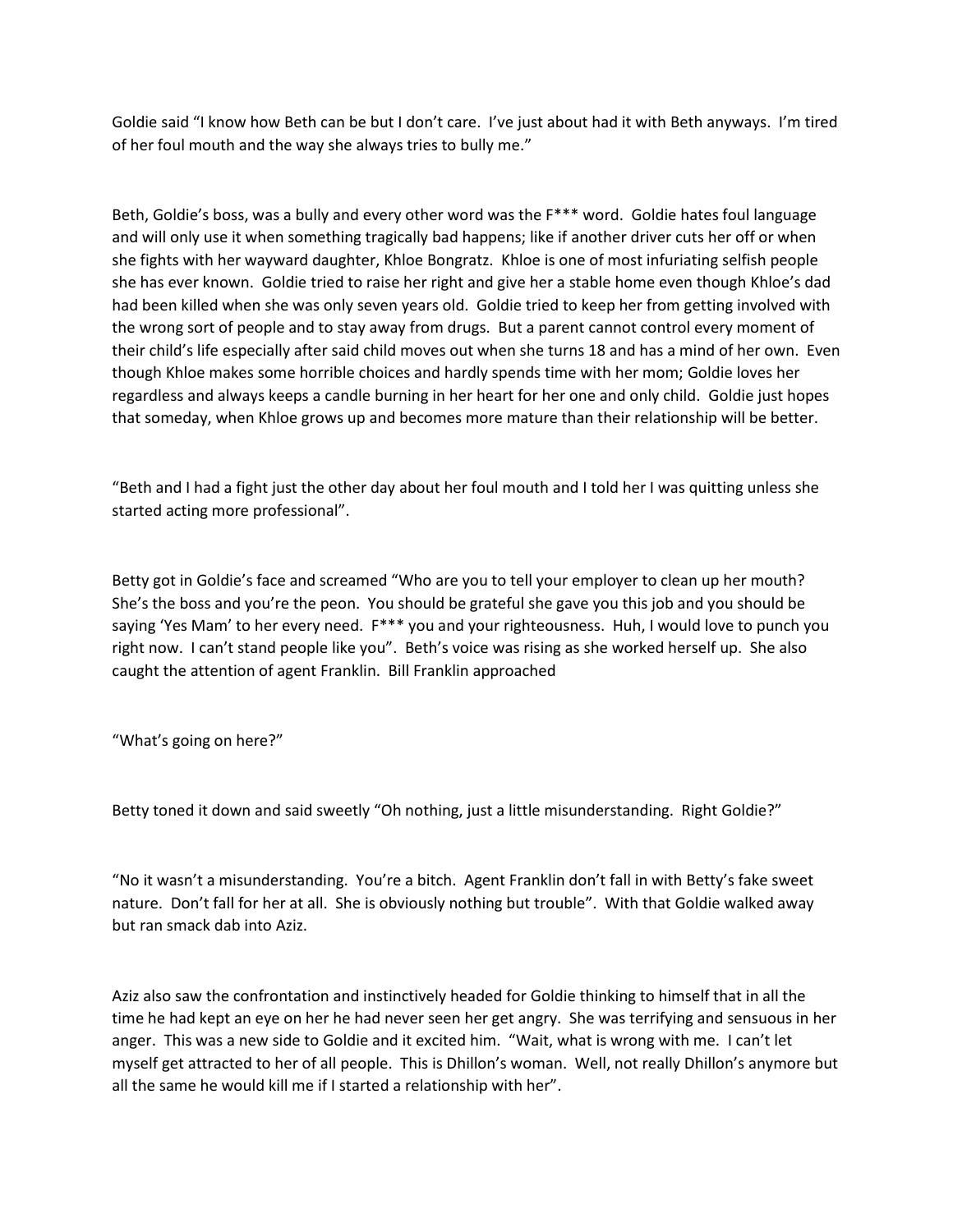"Hey Goldie, everything okay". By the time Aziz had reached Goldie she was fuming.

"No everything is not okay. Hey, you called me Goldie. How do you know my first name?" Goldie snapped.

Aziz froze. Oops. "Um, we had lunch earlier remember? You had to of told me your name while we were talking".

"Oh yeah, you're probably right. Sorry. I don't remember your name though. Did we actually introduce ourselves? Remind me ... what is your name?".

"Aziz" stretching out his hand in a formal gesture. As Goldie placed her hand in his instead of shaking hands he lifted her hand to his lips keeping his dreamy chocolate brown eyes trained on her baby blue eyes giving her the gentlest kiss on the back of her hand thinking to himself of how silky smooth her skin is. Goldie's temper immediately cooled down with the intensity of this new situation and the confrontation with Betty was completely forgotten.

"Let me take you to dinner since you can't get to your room for now while the FBI are investigating".

"I can't eat yet we just had a late lunch. Wait ... now this is a little creepy. How did you know I was staying at this B & B?"

"Um I assumed you were staying here since you are standing out here".

"But you are also standing out here with half the town. "Goldie eyed Aziz suspiciously but Aziz just grinned.

"I'm so sorry. You're right. Are you not staying here at the Feather River Bed & Breakfast?"

"No I am staying here, I just arrived yesterday. And I am sorry also, sometimes I just read into things more than I should. You do seem to be a nice man and I enjoyed hearing about your childhood in India earlier when we had lunch".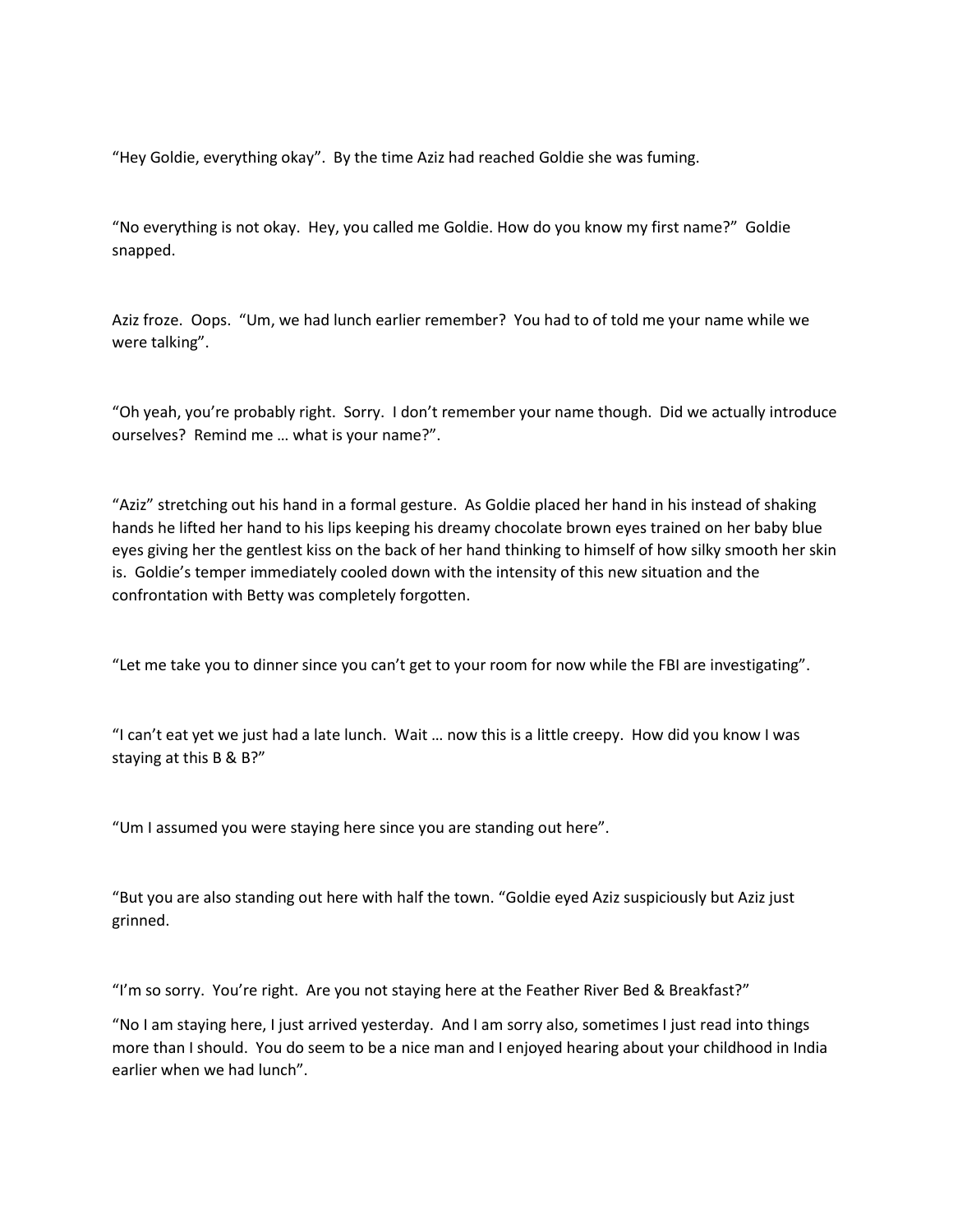"Well if you won't let me take you to dinner how about we take a stroll through the woods, get some exercise, work off your agitation and talk about your childhood?". At first Goldie was apprehensive. She really didn't know this person, but she knows how to take care of herself, and there was no way she could get to her room until the FBI cleared the scene, so why not.

"That sounds like fun. There is a trail right behind this building".

As Goldie and Aziz walked along the trail Goldie told stories like when her cow Johnny bucked her off when she tried to ride him. And how her favorite horse she had was Candy whose previous owner was Buck Owens. Goldie's dad and Buck had grown up together and Buck had traded Candy to her dad for something as her dad, Andy 'AJ' Williams, was always trading something with someone. She use to ride Candy every day after school and Candy could even do tricks; Candy was Buck's parade horse. Eventually Candy got old and 'sent to the farm' so her dad told her. She told stories about her grandparents, Robert and Kitty Collins. How they were more parents to her than grandparents. She told Aziz about her parents; her mom never loved her and blamed her for their divorce and about how her dad use to be called the 'God Father of Bakersfield' and that he dealt in drugs and other questionable items until he got sent to prison for his illegal dealings. Aziz asked Goldie if she was married secretly know she was not. Goldie replied that she had been single for a long time since her husband had been killed and had just recently moved in with her boyfriend, Zach. How they had only known each other for three months but that she had a lot in common with Zach and felt there may be a future with him. Aziz asked how her husband was killed and when. Goldie told the story about how Bob use to build race cars, as well as worked on other cars and that they kept a car trailer in a storage yard. One-night Bob had gone to the storage yard to get something out of the trailer and a suspected robber had shot Bob. It was a couple of days before he was found and how upsetting it was to her and her daughter, Khloe. She and Khloe had actually gone to counseling for two years after Bob was killed. Goldie talked about Khloe and how hard it was trying to raise her alone and on a limited income; how there were many times when they lived from paycheck to paycheck, but they always managed. Aziz started maneuvering the conversation around her personal relationships and what she was attracted to in a man. Goldie looked at Aziz with a suggestive look in her eyes and replied "Actually someone very much like yourself. Why do you ask?"

Aziz stopped walking and took Goldie's hands in his "Really someone like me?" Aziz took a step closer and before either one of them realized it they were kissing. It started off slow and unsure but quickly grew more amorous. Suddenly Goldie was backed up to a tree and Aziz was pressing his body up against hers. Goldie could feel his erection which only increased her desire as well. Goldie reached around and grabbing Aziz's ass bringing him even closer. Aziz's hands went to Goldie's breasts and through her sun dress he managed to move the bra out of the way to get to her nipples. Goldie's nipple had always been a trigger spot sexually for her and seriously sent her over the hill in pleasure and almost climaxed. Aziz's tongue was engaging and stimulating with him every now and then sucking on her tongue. This sudden change in events had them both so excited that when Goldie pulled of her panties Aziz didn't even think twice about unzipping and entering her. The sex was demotic and dynamic. Aziz fit Goldie perfectly and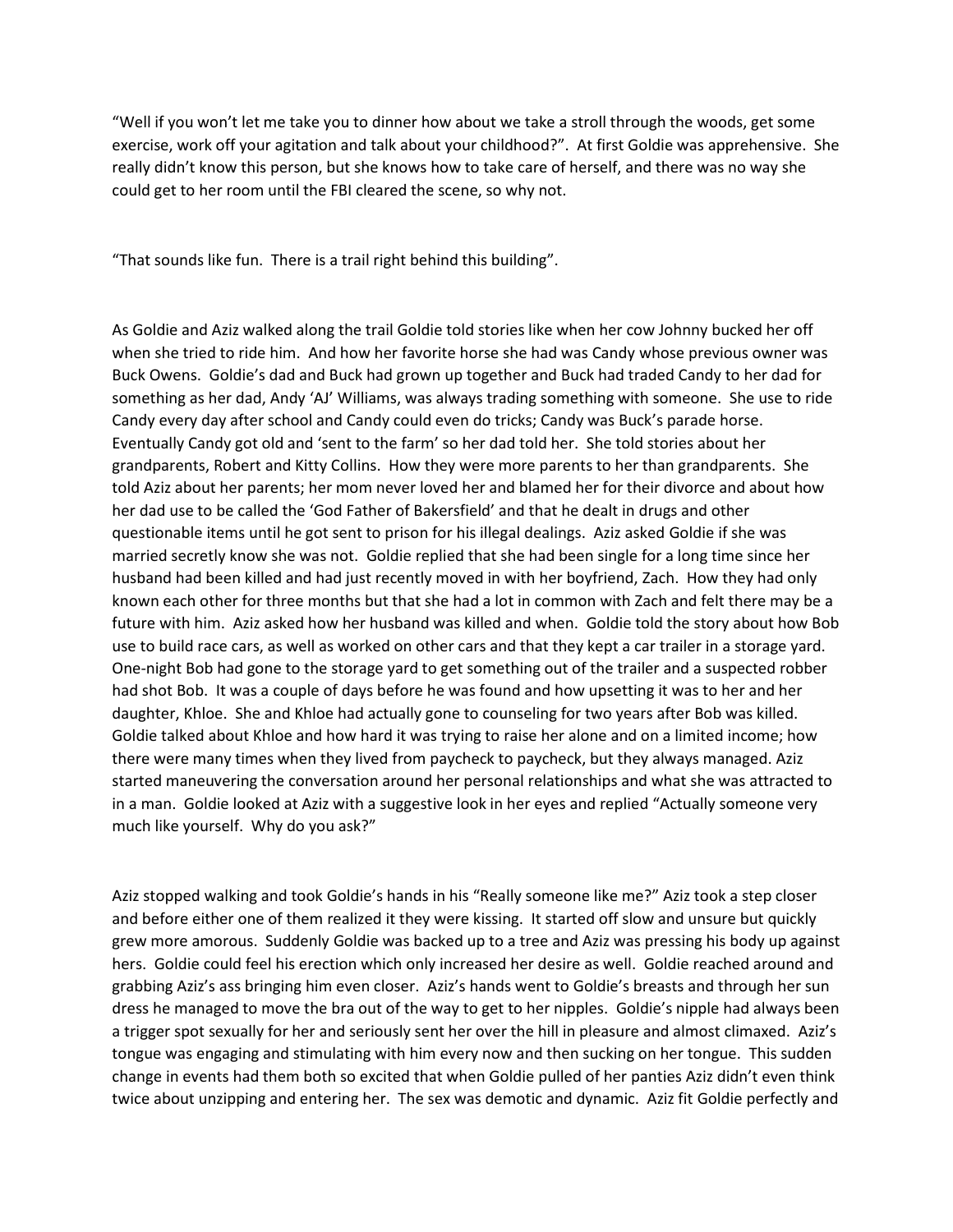she came quickly. They had stopped kissing and instead were biting each other's neck in the ultimate of passion. After Aziz came he stayed in her for as long as he could panting into her neck. Goldie suddenly became aware of her surrounding and what had just happened.

"What happened?"

Aziz slowly looked into her eyes at first not saying anything but then slowly pulled out of her and away from her never taking his eyes off her. After zipping up he said "That was amazing. I've never been with a woman before like this. I'm sorry".

"There's no reason to apologize. I was an active part in this too you know. Wow ... I honestly don't know what to say. I'm very drawn to you. You are very magnetic". Goldie reached down picking her panties up off the ground and heard some scuffling.

"Shhh ... I hear something".

Aziz pulled a gun from a shoulder holster hidden under his shirt and pushed Goldie back up against the tree. "Stay here and don't move".

"Okay be careful".

Aziz slowly moved around the tree and saw someone crouched behind a nearby bush. "Come out with your hands up or I'll shoot you without asking twice".

Slowly Terry Taylor stood up. "Don't shoot man. I'm sorry I was following you and when you guys started, um, you know, making out I didn't know what to do. I just tried to hide and keep from being intrusive. I didn't mean any harm. I just remember you from yesterday when you had been so generous to me man. Really, I didn't mean any harm."

Aziz lowered his gun and motioned for Goldie to come around the tree to where he and Terry were standing. Goldie was a little confused and uncomfortable knowing Terry had witnessed them having sex. Terry apologized to Goldie too and said he wouldn't say a word to anyone then asked Aziz if he could leave. Aziz said yes and to leave quickly. Terry high-tailed it out of the forest leaving Aziz and Goldie alone again. Aziz gave Goldie a quick kiss then took her hand to lead her back to the B & B.